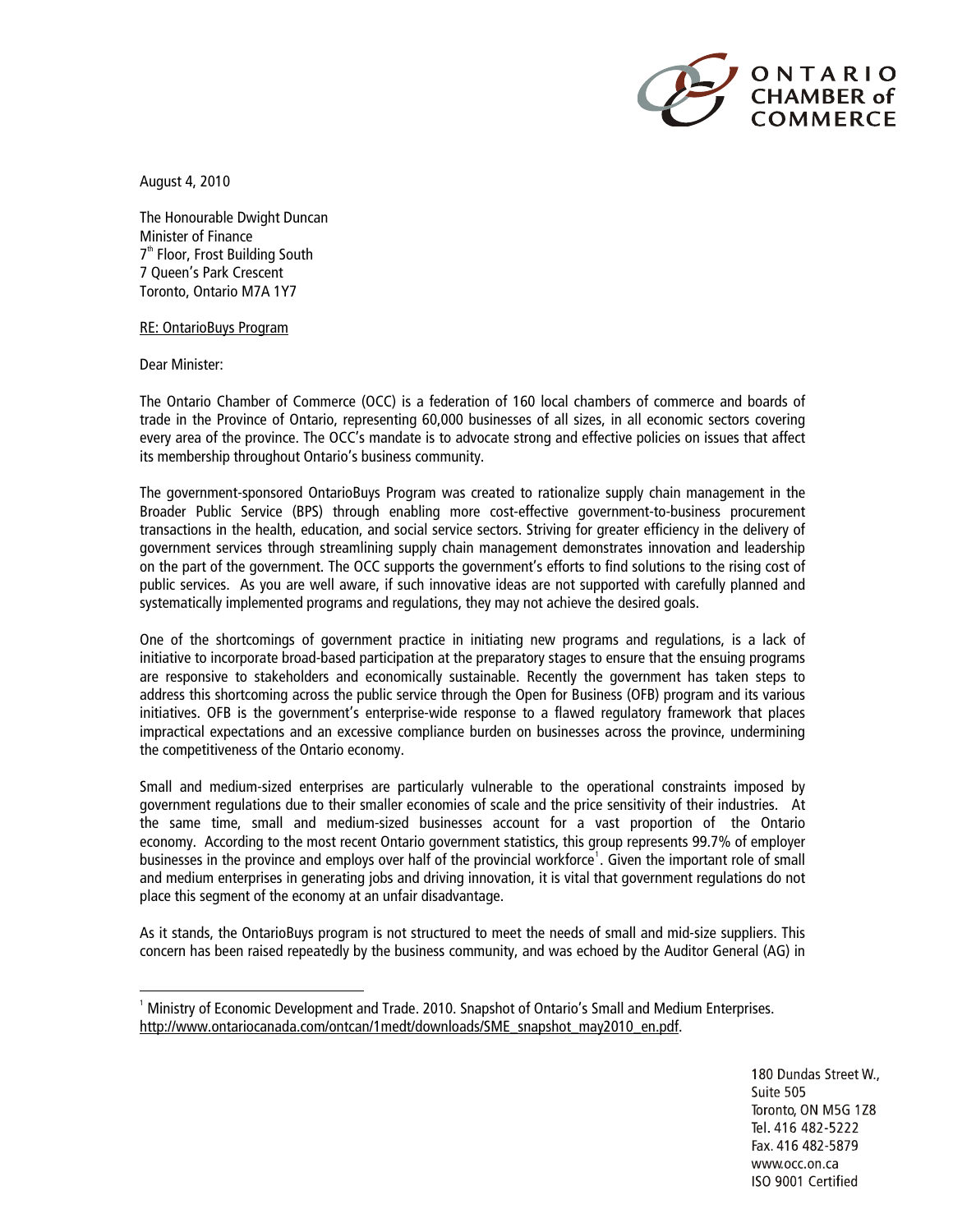a 2009 review of the OntarioBuys program. This report revealed that insufficient accountability and oversight on the part of ministry officials undermined the performance and credibility of OntarioBuys-funded proposals.

Purchasing arrangements under OntarioBuys are managed by sector-specific, shared-service organizations (SSOs), comprising multiple BPS institutions from the same sector. As one of the earliest and most ambitious SSOs, the Ontario Education Collaborative Marketplace (OECM) is illustrative of the problems that have arisen due to incongruence between the organization of the OntarioBuys program and the realities of the marketplace.

According to the AG, the OECM proposal posed a number of serious risks from the outset. One of the risks flagged in the AG's report was low supplier and institutional participation. The report attributed this both to the heavy investment of resources required to participate in the new system and the extensive collaborative purchasing initiatives already in place between the private sector and educational institutions from across the gamut. The government's own external consultant recommended that supplier readiness be assessed to mitigate this risk. However, the government has yet to act on this recommendation.

Ontario businesses have presented a number of specific concerns with the existing OECM Request for Proposal (RFP) process that have the effect of excluding small and medium-sized businesses from bidding on public sector contracts. The concerns are as follows:

- The terms of the RFP do not stipulate a minimum order size, despite the request for departmental delivery of orders and the dispersal of educational delivery sites throughout the province.
- The RFP quidelines include a three percent administrative fee, volume escalation and prompt payment discounts, which amount to an indirect tax on production.
- The RFP provisions do not incorporate any of the value-added services that companies currently offer to their clients in order to help them differentiate themselves from their competition and contain costs for their customers.
- The current RFP framework does not specify whether OECM is attempting to select a single-source vendor, which would weaken competition and lead to a rise in prices and reduction in standards.
- Modifications to the RFP process have been made sporadically and with no advance warning, preventing companies from adjusting on time to take advantage of them.
- All aspects of the program appear to have been established without any consultation with the private sector or with companies with specific experience dealing with the RFP process.
- The government has issued a directive for educational institutions to exclusively use OECM for procurement of office products, while showing no inclination of finding ways to accommodate the companies that are at a disadvantage under the existing system.

In maintaining the status quo, it is clear that achieving greater efficiency in public sector procurement through the OntarioBuys program will be realized at the expense of the economic competitiveness of Ontario's small and medium businesses. This is assuming that the procurement models proposed by the OntarioBuys program in fact have a competitive advantage over the informal industry-institution relationships that it seeks to dismantle, which, according to the Auditor General, has yet to be reasonably demonstrated. As currently structured, the OntarioBuys program goes against the spirit of the government's enterprise-wide push to achieve a more competitive regulatory environment through the Open for Business program. In order to reconcile the worthy objective of eliminating inefficiency in supply chain management with that of creating an open marketplace which fosters dynamism and growth, it is essential that the government commit to the following actions: